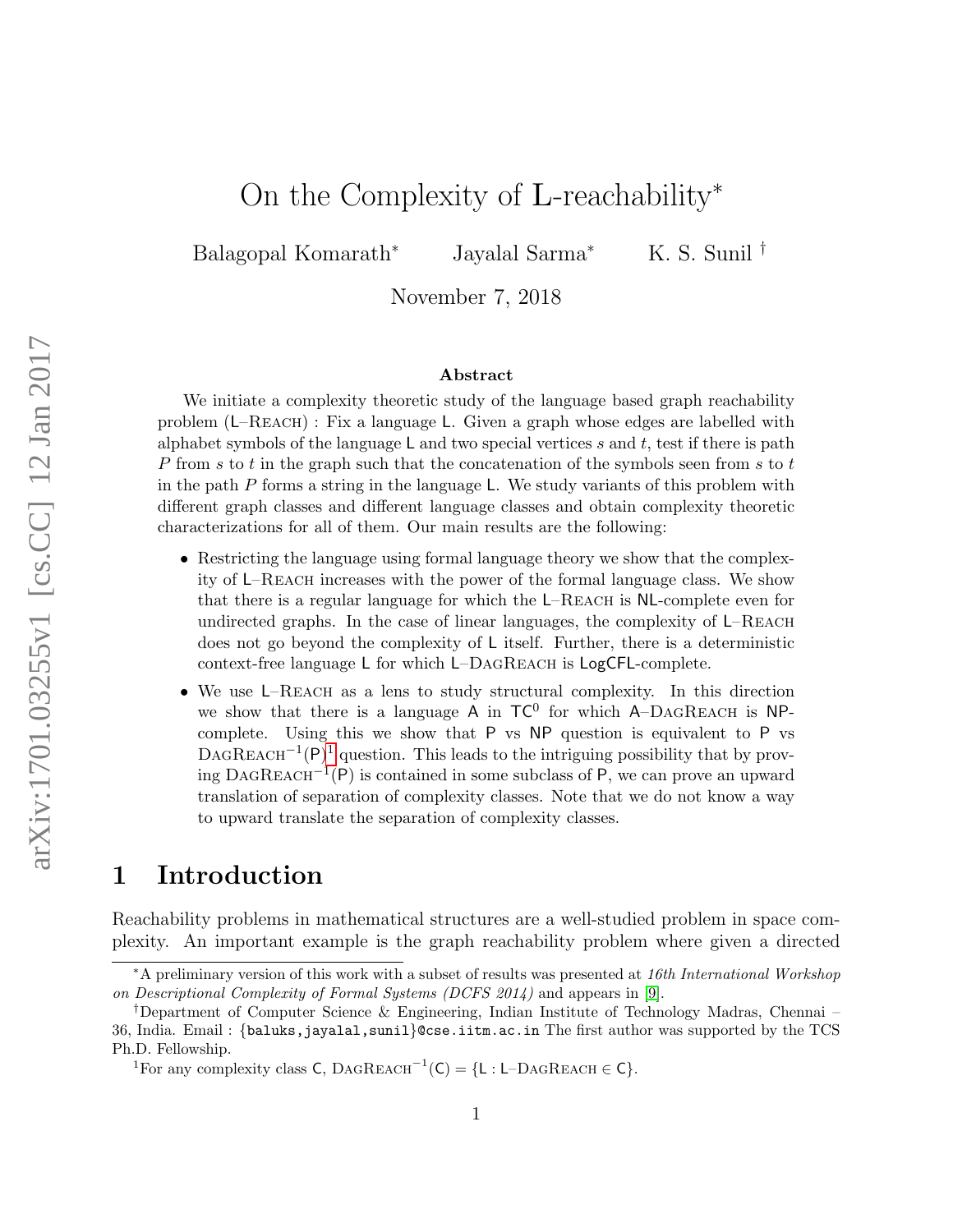graph G and two special vertices s and t, is there a path<sup>[2](#page-1-0)</sup> from s to t in the graph G. This problem exactly captures the space complexity of problems solvable in nondeterministic logarithmic space. Various restrictions of the problem have been studied - reachability in undirected graphs characterizes deterministic logspace [\[10\]](#page-12-1), reachability in constant width graphs (even undirected) characterizes  $NC<sup>1</sup>$  [\[3\]](#page-12-2), reachability in planar constant width directed graphs characterizes  $ACC^{0}$  [\[5\]](#page-12-3) and the version in upward planar constant width directed graphs characterizes  $AC^0$  [\[4\]](#page-12-4).

A natural extension of the problem using formal language theory is the L–Reach problem: Fix a language L defined over a finite alphabet  $\Sigma$ . Given a graph whose edges are labelled by alphabet symbols and two special vertices s and t, test if there is path from s to t in the graph such that the concatenation of the symbols seen from  $s$  to  $t$  forms a string in the language L. Indeed, if L is  $\Sigma^*$ , then the string on any path from s to t will be in the language. Hence the problem reduces to the graph reachability problem.

Although L–Reach problem has not been studied from a space complexity theory perspective, a lot is known about its complexity [\[11,](#page-12-5) [12,](#page-12-6) [16,](#page-13-0) [8,](#page-12-7) [2\]](#page-12-8). An immediate observation is that the  $L$ –REACH problem is at least as hard as the membership problem of  $L$ . Indeed, given a string x, to check for membership in L it suffices to test L–REACH in a simple path of length |x| where the edges are labelled by the symbols in x in that sequence. The literature on the problem is spread over two main themes. One is on restricting the language from the formal language perspective, and the other is by restricting the family of graphs in terms of structure.

An important special case of the problem that was studied is when the language is restricted to be a context-free language (CFL). This is called the CFL–Reach. A primary motivation to study this problem is their application in various practical situations like inter-procedural slicing and inter-procedural data flow analysis [\[8,](#page-12-7) [11,](#page-12-5) [12\]](#page-12-6). These are used in code optimization, vectorization and parallelization phases of compiler design where one should have information about reaching definitions, available expressions, live variables, etc. associated with the program elements. The goal of inter-procedural analysis is to perform static examination of above properties of a program that consists of multiple procedures. Once a program is represented by its program dependence graph [\[11\]](#page-12-5), the slicing problem is simply the CFL–Reach problem.

Our Results: The results in this paper are in two flavors.

Results based on Chomsky Hierarchy and Graph Classes: Firstly we study restrictions of L–Reach problem when L is restricted using formal language hierarchy and the graph is restricted to various natural graph classes. Our results on this front are listed in Table [1](#page-1-1) (for the sake of completeness, we include some known results too). Apart from the results in Table [1,](#page-1-1) we show the following theorem for the language class DCFL.

<span id="page-1-1"></span>Theorem 1. DCFL–DAGREACH is LogCFL-complete.

<span id="page-1-0"></span><sup>2</sup>We follow the convention that a path can have repeated vertices and edges.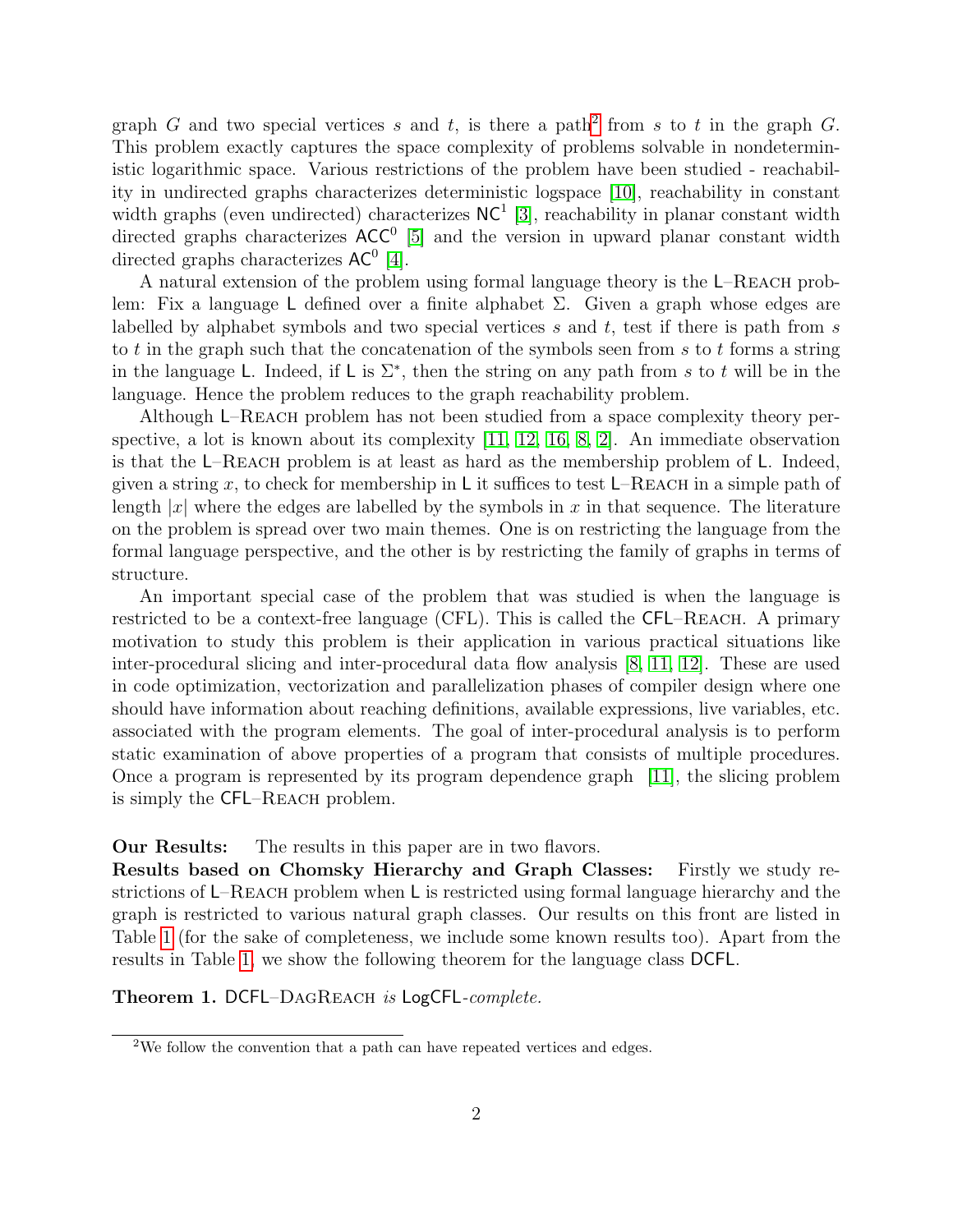| Language Class    | TREE-REACH        | DAG-REACH          | UREACH/REACH        |
|-------------------|-------------------|--------------------|---------------------|
| Regular           | $L$ -complete[16] | $NL$ -complete[16] | NL-complete         |
|                   |                   |                    | (Theorem $4/[16]$ ) |
| Linear            | NL-complete       | NL-complete        | NL-complete         |
|                   | (Theorem $5$ )    | (Theorem $5)$      | (Theorem $5$ )      |
| Context-free      | LogCFL-complete   | LogCFL-complete    | P-complete          |
|                   | (Prop. 2)         | (Prop. 2)          | (Theorem $7/[15]$ ) |
| Context-sensitive | PSPACE-complete   | PSPACE-complete    | Undecidable         |
|                   | (Prop. 3)         | (Prop. 3)          | $\lceil 2 \rceil$   |

Table 1: Formal language class restricted reachability

Results on the Structural Complexity front: Now we take a complexity theoretic view, where we study  $L-REACH$  as an operator on languages. It is shown in Barrett et. al. [\[2\]](#page-12-8) that even for languages in logspace, the languages L–REACH and L–UREACH are undecidable. Therefore in this section, we consider only DAGs. Note that for any language L, the language L–DagReach is decidable.

It is natural to ask whether increasing the complexity of L increases the complexity of L–DAGREACH. More concretely, does  $A \leq_m^L B \implies A$ –DAGREACH  $\leq_m^L B$ –DAGREACH? The following theorem, along with the fact that there exists a language L (see Proposition [2\)](#page-6-1) that is LogCFL-complete for which L–DagReach remains LogCFL-complete shows that such a result is highly unlikely.

<span id="page-2-0"></span>**Theorem 2.** There exists a language  $A \in TC^0$  for which  $A$ -DAGREACH is NP-complete.

For any complexity class C, we consider the class of languages defined as,

 $\text{DagReach}^{-1}(C) = \{L : L-\text{DagReach} \in C\}$ 

Note that for any class C, we have  $\text{DAGREACH}^{-1}(\mathsf{C}) \subseteq \mathsf{C}$ . We have the following theorems for different choices of C.

**Theorem :** We show the following structural theorems:

- 1. (Theorem [9\)](#page-10-0)  $\text{DAGREACH}^{-1}(\text{PSPACE}) = \text{PSPACE}$ ,  $\text{DAGREACH}^{-1}(\text{NP}) = \text{NP}$ .
- 2. (Theorem [10\)](#page-10-1)  $P \neq \text{DAGREACH}^{-1}(P) \iff P \neq NP$ .
- 3. (Theorem [11\)](#page-10-2) DAGREACH<sup>-1</sup>(NL)  $\neq$  NL  $\iff$  NP  $\neq$  NL.

The above theorem shows that separating  $DAGREACH^{-1}(P)$  from P would separate P from NP. This gives us an upward translation of lower bounds on complexity classes if we can prove that  $\text{DAGREACH}^{-1}(P)$  is contained in some subclass of P. Hence the question whether we can identify some "natural" complexity class containing  $DAGREACH^{-1}(P)$  becomes very interesting. It is clear that  $DAGREACH^{-1}(P)$  contains LogCFL-complete problems but is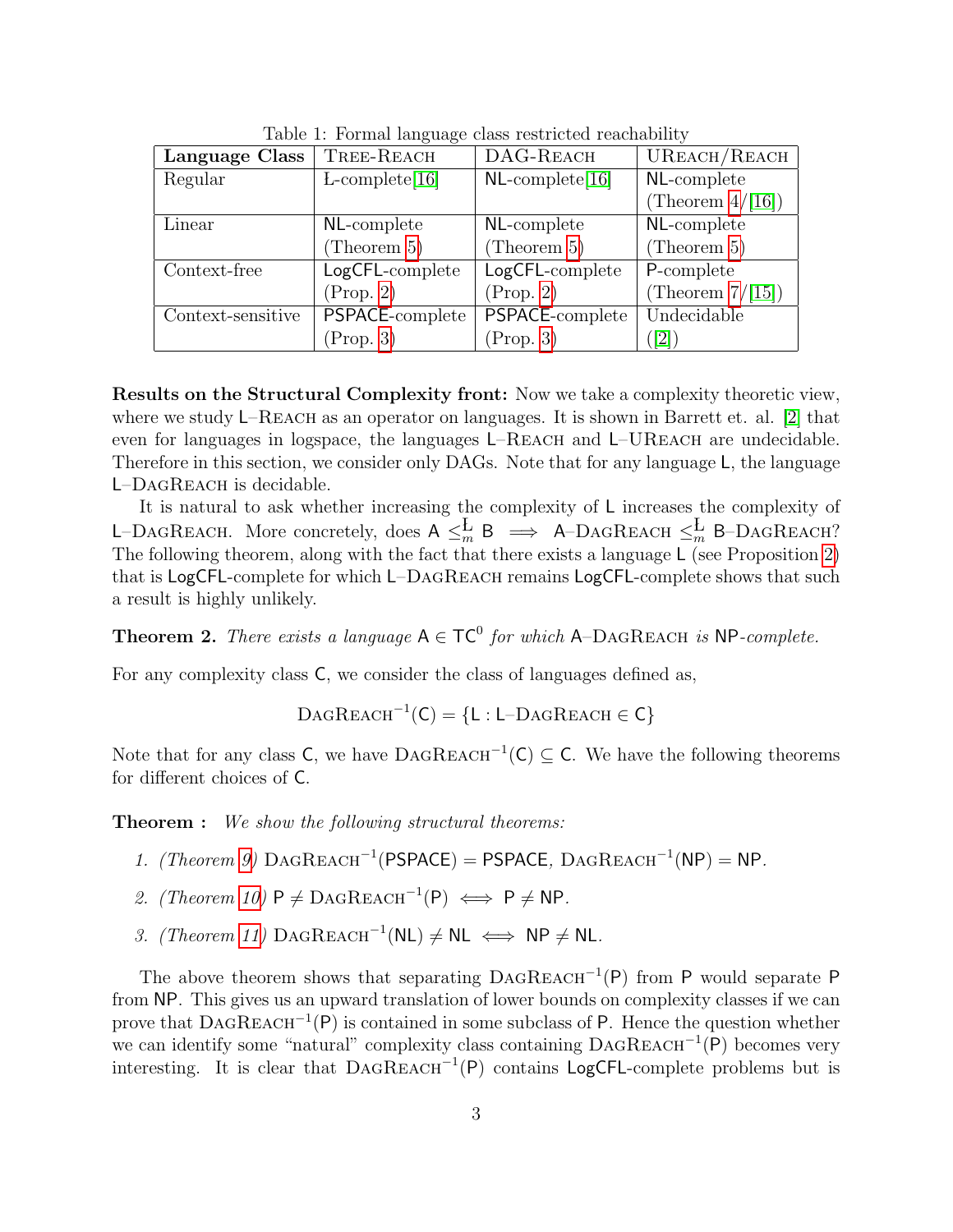highly unlikely to contain some problems in L. If DAGREACH<sup>-1</sup>(P) contains some P-complete problem, then proving that  $DAGREACH^{-1}(P)$  is contained in some subclass of P would be very hard. In this connection, we show the following:

<span id="page-3-2"></span>**Theorem 3.** If L is P-complete under syntactic read-once logspace reductions, then  $L$ -DAGREACH is NP-complete.

If we are able to extend the above theorem to all types of reductions, then it implies that, assuming NP is not contained in P,  $\text{DAGREACH}^{-1}(P)$  is unlikely to contain P-complete problems. In other words, the above theorem could be interpreted as evidence (albeit very weak evidence) that  $\text{DAGREACH}^{-1}(P)$  may indeed be contained in some subclass of P.

We also remark that Theorem [10](#page-10-1) holds with NL instead of P. However, since  $\text{DAGREACH}^{-1}(\text{NL})$ contains NL-complete (under logspace reductions) languages, Theorem [11](#page-10-2) is not as promising (as Theorem [10\)](#page-10-1).

A preliminary version of this with a subset of results appears [\[9\]](#page-12-0). In [\[9\]](#page-12-0), we proved that there is a language A in *logspace* such that  $A$ -DAGREACH is NP-complete. In this extended version, we improve this bound to  $TC^0$  (from logspace, see Theorem [2\)](#page-2-0).

### 2 Preliminaries

In this section, we define language restricted reachability problems and make some observations on their complexity. The definitions for standard complexity classes and their complete problems that we are using in this paper can be found in standard complexity theory textbooks [\[1\]](#page-12-9). We use L and NL to stand for the complexity classes deterministic logspace and nondeterministic logspace respectively. All reductions (even ones used for defining completeness) in this paper are in logspace unless mentioned otherwise.

<span id="page-3-0"></span>**Definition 1.** For any language  $\mathsf{L} \subseteq \Sigma^*$ , we consider graph G where each edge in G is labelled by an element from  $\Sigma$ . For any path in G we define the yield of the path as the string formed by concatenating the symbols found in the path in that order. Then we define the language L–REACH as the set of all  $(G, s, t)$  such that there exists a path from s to t in G with yield in L.

By restricting the graph in Definition [1,](#page-3-0) we obtain similar definitions for L–DAGREACH (DAGs), L–UReach (Undirected Graphs) and L–TreeReach (Orientations of Undirected Trees).

Let  $\Sigma$  and  $\Gamma$  be finite alphabets. A function f from  $\Sigma^*$  to  $\Gamma^*$  is called a projection if for all  $x \in \Sigma^*$ , the string  $f(x) = y$  is such that for all  $i \in [m]$ , either  $y_i = x_j$  for some  $j \in [n]$  or  $y_i = 0$  or  $y_i = 1$ , where  $m = |y|$  and  $n = |x|$ . A language L over  $\Sigma$  is said to be projection reducible to a language L' over  $\Gamma$  if there is a projection f such that  $x \in L \iff y = f(x) \in$  $\mathsf{L}'$  and  $|y|$  is polynomial in  $|x|$ .

<span id="page-3-1"></span>**Observation 1.** Any language L is projection reducible to  $L$ –TREEREACH.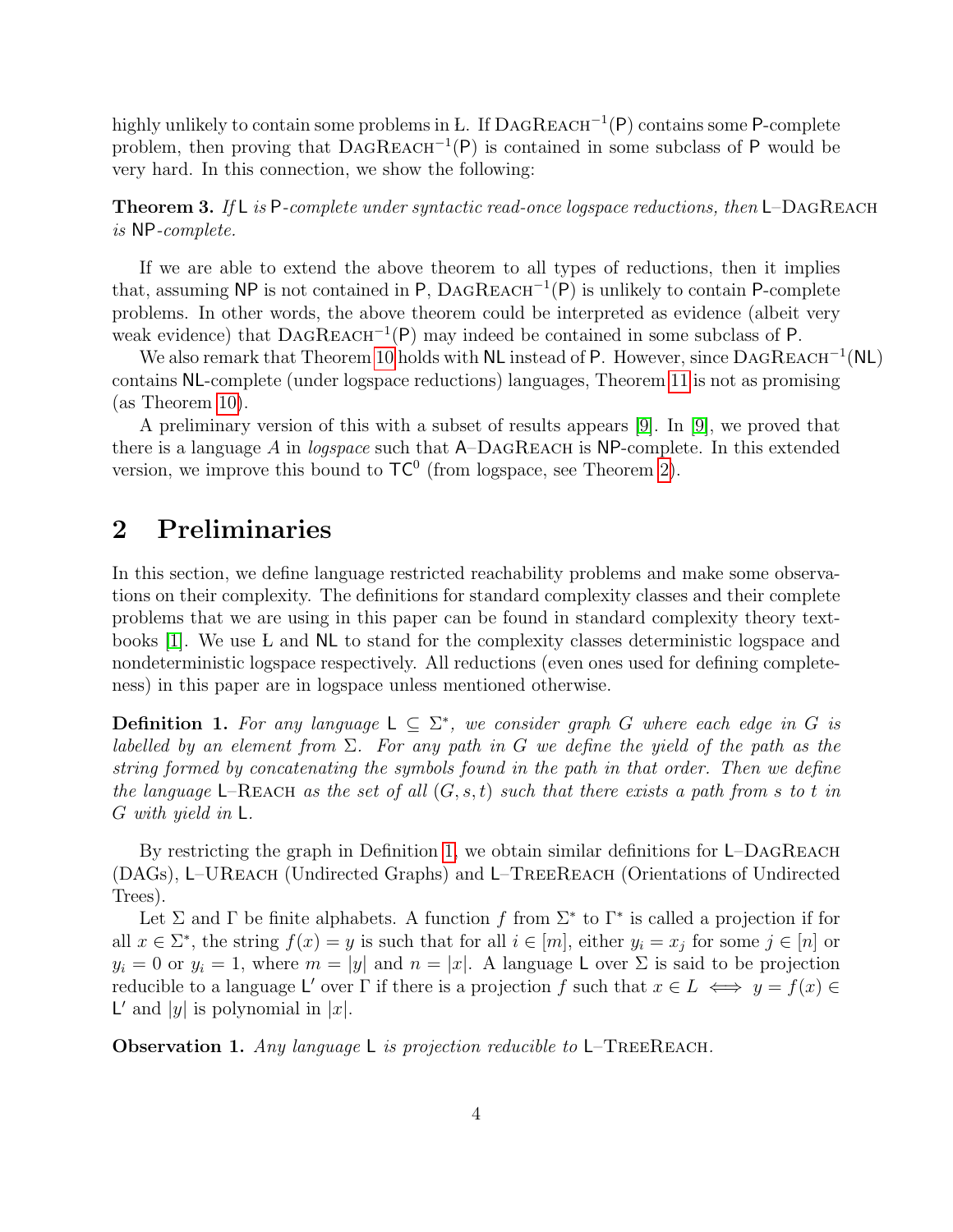Clearly, the above observation holds for any reachability variant based on the graph. This is because L–TREEREACH is a restriction of the other reachability variants. In fact the following observation shows that L–TREEREACH is not much harder than L.

<span id="page-4-0"></span>**Observation 2.** For any language  $\mathsf{L}$ , the language  $\mathsf{L}$ –TREEREACH is logspace reducible to L.

Observation [2](#page-4-0) holds because in logspace we can find the unique path (and hence its yield) from s to t in some tree and run the algorithm for  $\mathsf L$  on the yield.

Next we define classes of languages based on language restricted reachability.

<span id="page-4-1"></span>**Definition 2.** For any class of languages  $C$ , we define the set of languages  $C$ –REACH as the class of all languages  $L$ –REACH where L is in C.

Again, by restricting graphs in Definition [2,](#page-4-1) we obtain similar definitions for  $C$ –DAGREACH, C–UReach and C–TreeReach.

**Definition 3.** For a class of languages  $C$  and a complexity class  $D$ , we say that  $C$ –REACH is complete for D if the following conditions are satisfied.

- For all  $L \in \mathsf{C}$ , the language L–REACH is in D.
- There exists a language L in C such that the language L–REACH is hard for D.

<span id="page-4-2"></span>Definition 4. For any complexity class C, we define  $REACH^{-1}(C)$  as the set of all languages L such that  $L-REACH$  is in C.

Again, by restricting graphs in Definition [4,](#page-4-2) we obtain similar definitions for  $\text{DAGREACH}^{-1}(\mathsf{C}),$ UREACH<sup> $-1$ </sup>(C) and TREEREACH<sup> $-1$ </sup>(C).

Note that by Observation [1,](#page-3-1) for any class C the relations  $REACH^{-1}(C) \subseteq DAGREACH^{-1}(C) \subseteq$ TREEREACH<sup>-1</sup>(C)  $\subseteq$  C holds. In this paper, we will be mainly studying DAGREACH<sup>-1</sup>(C) for many interesting complexity classes C.

Our motivation in studying  $DAGREACH^{-1}(C)$  is that it seems that it may be helpful in proving upward translation of separation of complexity classes. Note that we already know, by a standard padding argument, how to translate separations of complexity classes downwards. For example, we know that  $NEXP \neq EXP \implies P \neq NP$ . The central question that we address is the following - For a class  $C$ , what is the complexity of  $DAGREACH^{-1}(C)$ ? Clearly DAGREACH<sup>-1</sup>(C) is contained in C. But for many natural complexity classes  $\dot{C}$ , D and E, if we can show that if  $DAGREACH^{-1}(C)$  is contained in some subclass D of C, then separating  $C$  and  $D$  is equivalent to separating  $C$  from some complexity class  $E$  that contains C.

We use REG, CFL and CSL to stand for well-known formal language classes of regular, context-free and context-sensitive languages respectively[\[7\]](#page-12-10). The formal language class LIN, called the set of all linear languages, is the set of all languages with a context-free grammar where the right-hand side of each production consists of at most one non-terminal. The class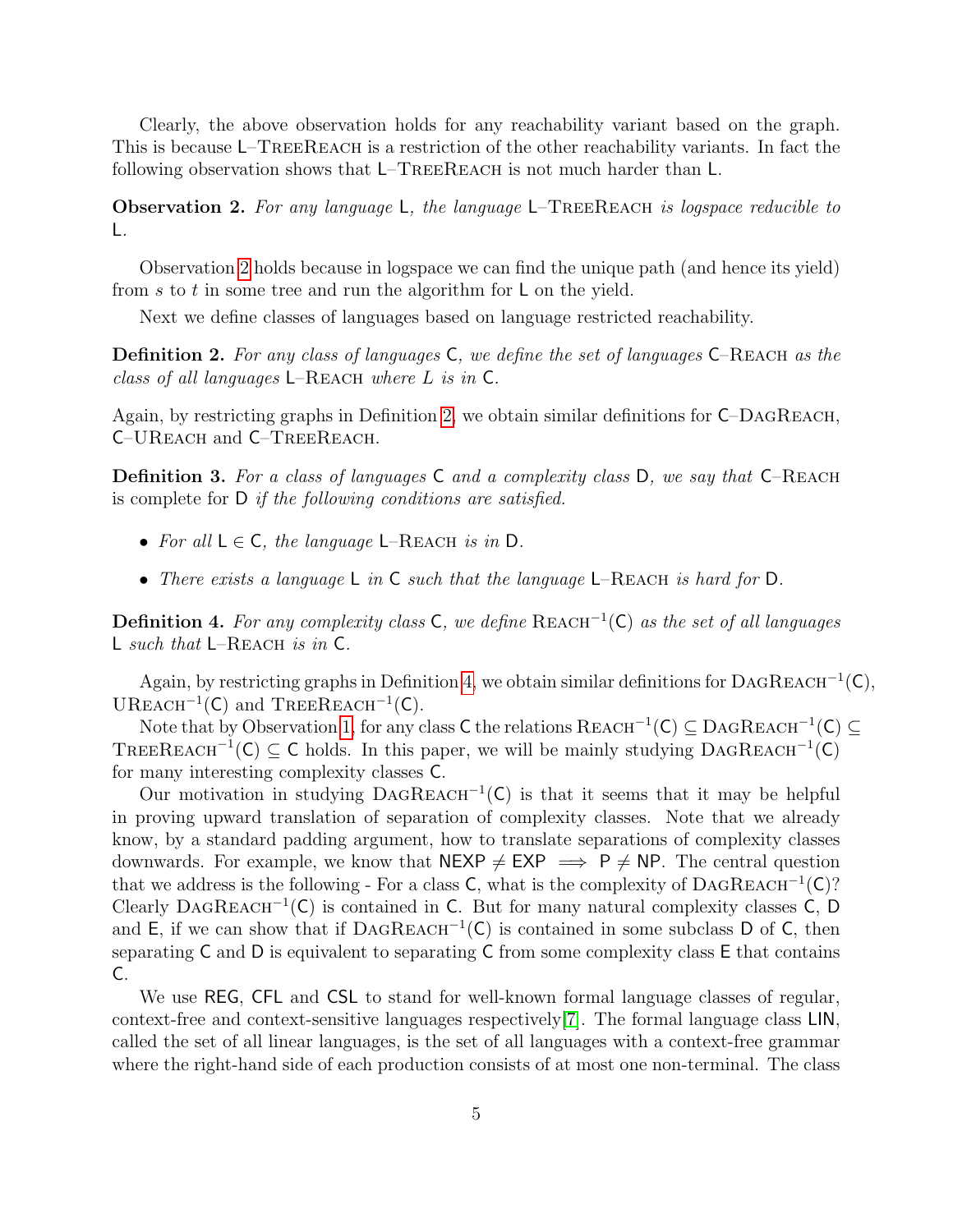LIN can also be characterized as CFLs that can be decided by 1-turn PDAs (sub-family of PDAs where for any computation, the stack height switches only once from non-decreasing mode to non-increasing mode).

We now state a known result with its proof idea which will be used later in the paper.

<span id="page-5-1"></span>Proposition 1 ([\[12\]](#page-12-6)). CFL–REACH is in P.

Proof. (Sketch) The proof is a dynamic programming algorithm. The algorithm maintains for each pair of vertices u and v a table entry  $Y[u, v]$  such that  $Y[u, v]$  is the set of all nonterminals V in the grammar such that there is a path from  $u$  to  $v$  with yield that can be derived from V. The algorithm can be modified to output the derivation for x where  $x \in L$ is the yield of a path from s to t. Note that this implies that for all "yes" instances there exists a string with length of the derivation at most polynomial in the size of the graph.  $\Box$ 

Sudborough [\[14\]](#page-12-11) studied the class of languages logspace reducible to a CFL. This class is called LogCFL. Sudborough [\[14\]](#page-12-11) also showed that LogCFL can be characterized as the set of all languages accepted by an AuxPDA(poly). An AuxPDA(poly) is an NTM with a read-only input tape and a logspace read-write work tape. It also has a pushdown stack available for auxiliary storage. The machine is allowed to run only for a polynomial number (in the input length) of steps. It is also known that the language  $NBC(D_2)$  (Nondeterministic block choice  $Dyck<sub>2</sub>$ ) is complete for the class LogCFL. The language  $NBC(D<sub>2</sub>)$  consists of all strings of the form  $x_1[x_2 \# x_3][x_4 \# x_5] \dots [x_k \# x_{k+1}]$  where each  $x_i$  is a string of two types of parentheses. The string between "[" and "]" is called a block and the symbol  $#$  separates choices in a block. A string is in the language  $NBC(D_2)$  if and only if there is a choice of  $x_i$ 's from each block such that the final string (after all choices have been made) is in  $D_2$ .

### 3 Formal Language Class restricted Reachability

We know that REG–REACH is in NL [\[16\]](#page-13-0). The algorithm works by constructing the product automata of the input graph and the DFA for the regular language. The problem then reduces to the reachability problem on the product automata. One problem with this approach is that even if the input graph is an undirected graph, the product automata will be a directed graph. We know that reachability in directed graphs is harder than reachability in undirected graphs. The following theorem shows that for regular languages, restricted directed and undirected reachability are equivalent.

<span id="page-5-0"></span>**Theorem 4.** If L is the regular language  $L((ab)^*)$  over the alphabet  $\{a, b\}$  then L-UREACH is NL-complete.

Proof. To show that L–UREACH is NL-hard, we give a logspace reduction from REACH. Given an instance  $(G, s, t)$  of REACH we construct an instance  $(G', s, t)$  of L-UREACH where  $G'$  is a labelled undirected graph where each edge is labelled either  $a$  or  $b$ . The vertex set of G' is given by  $V(G') = V(G) \cup \{m_{uv} : (u, v) \in E(G)\}$ . For each edge  $(u, v) \in E(G)$ , we add two undirected edges  $\{u, m_{uv}\}$  labelled a and  $\{m_{uv}, v\}$  labelled b to  $E(G')$ . It is easy to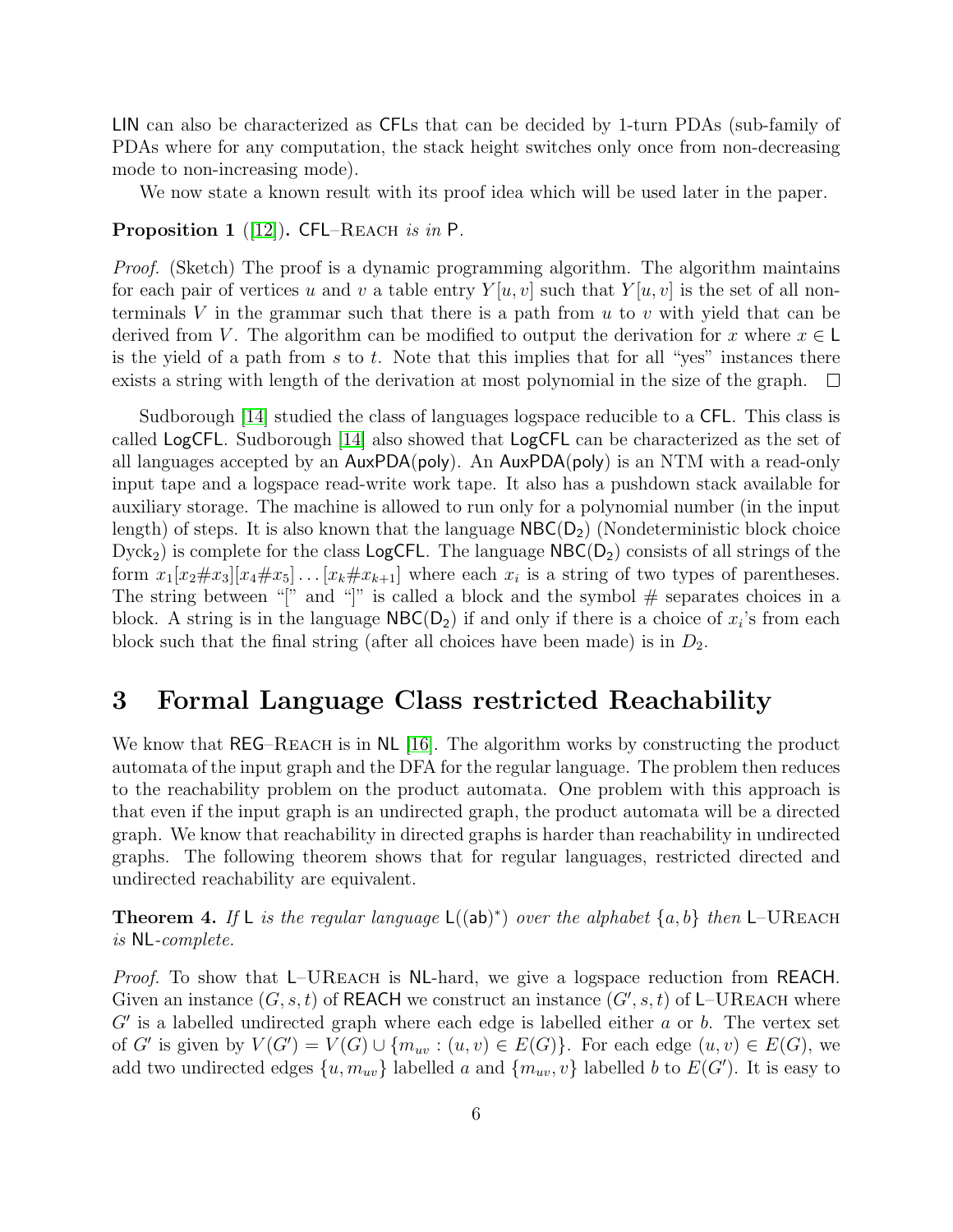see that any directed path from s to t corresponds to a path from s to t in  $G'$  labelled by a string in L and vice versa.  $\Box$ 

So we know that REG–Reach is NL-complete and CFL–Reach is at least as hard as LogCFL. So it is interesting to consider the complexity of LIN–Reach. We know that REG  $\subseteq$  LIN  $\subseteq$  CFL in the formal language theory setting. The following theorem shows that LIN–Reach is equivalent to REG–Reach.

<span id="page-6-0"></span>Theorem 5. LIN–TreeReach, LIN–DagReach, LIN–UReach and LIN–Reach are all NL-complete.

Proof. There is an NL-complete language in LIN [\[13\]](#page-12-12). The hardness follows from this fact and Observation [1.](#page-3-1) Now we show that all these problems are in NL. The Dynamic Programming algorithm for CFL–Reach from Proposition [1](#page-5-1) runs in poly-time and produces a polynomial length derivation for the output string (string yielded by the path). For any language in LIN, a polynomial length derivation can only produce a polynomial length string (and hence polynomial length path). Let us say that the length of the path is bounded by  $n^k$  where n is the size of the graph and  $k$  is a constant. Then our algorithm will search for a path of length at most  $n^k$  by nondeterministically guessing the next vertex at each step and simultaneously parsing the string at each step (using a 1-turn PDA.). This can be implemented by a 1-turn AuxPDA that runs in time  $n^k$  and takes  $log(n)$  space. Sudborough [\[13\]](#page-12-12) proved that this class is exactly the same as NL.  $\Box$ 

The following theorem shows that for solving reachability for DCFLs (which are nondeterministic), some nondeterminism is unavoidable.

#### Theorem 6. DCFL–DAGREACH is LogCFL-complete.

*Proof.* Let  $L \in \text{DCFL}$ . We will describe an AuxPDA(poly) that decides the language L–DAGREACH. The machine starts with the source vertex  $s$  as the current vertex. At each step it nondeterministically moves to an out-neighbor of the current vertex. When the machine takes the edge  $(u, v)$  it executes one step of the DPDA for L, using the stack and finite control, with the label on  $(u, v)$  as the current input symbol. The machine accepts iff it reaches t and the DPDA accepts.

For hardness, we reduce  $NBC(D_2)$  to DCFL–DAGREACH. The reduction results in a series-parallel graph as shown in Figure [1.](#page-7-1) In the figure, a dashed arrow represents a simple path labelled by the given string. Note that the language  $D_2$  is in DCFL.  $\Box$ 

#### <span id="page-6-1"></span>Proposition 2. CFL–TREEREACH and CFL–DAGREACH are LogCFL-complete.

*Proof.* Sudborough [\[13\]](#page-12-12) defines a context-free language that is complete for the class LogCFL. This shows the hardness. To show membership in LogCFL consider an AuxPDA(poly) that starts with s as the current vertex and at each step guesses the next vertex while simultaneously using the stack to simulate the parsing of the CFL. This machine accepts iff the current vertex is  $t$  at some point and the PDA is in an accepting state at the same time. It is easy to see that this AuxPDA(poly) decides these languages.  $\Box$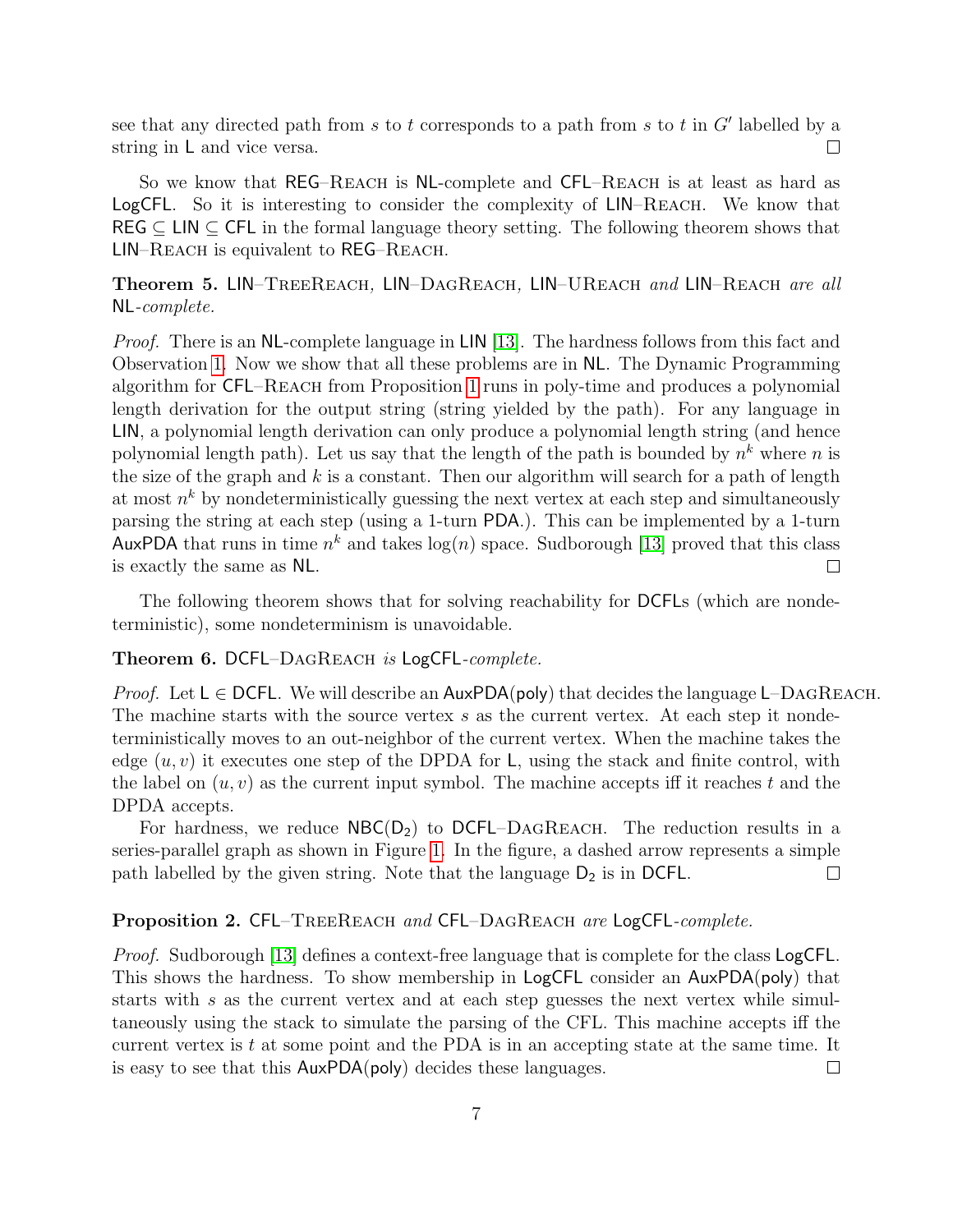

<span id="page-7-1"></span>Figure 1: Reducing  $NBC(D_2)$  to DCFL–DAGREACH

We now give a simplified presentation of a known result that says that CFL–REACH is P-complete. Also observe that

<span id="page-7-0"></span>**Theorem 7** ([\[15\]](#page-13-1)). Let  $D_2$  (e-free Dyck<sub>2</sub>) be the CFL given by the grammar

$$
S \to (S) \mid [S] \mid SS \mid ( ) \mid [ ].
$$

 $D_2$ –REACH is P-complete.

*Proof.* This theorem has been proved in  $|15|$  using a different terminology. Here we give a simplified presentation of the proof using our terminology for the hardness of this language. We show the P hardness for  $D_2$  by reducing a P-complete problem MCVP (Monotone Circuit Value Problem where fan-out and fan-in of each gate is at most 2) to  $D_2$ –REACH. We may assume without loss of generality that each gate in the input circuit has fan-out at most 2. The reduction works by replacing each gate by a gadget as shown in Figure [2.](#page-8-1) Each gadget in the construction has an input vertex and an output vertex. The gadgets for input gates are straightforward. For an AND gate we add 3 new vertices and connect them to the gadgets for two gates feeding input to the AND gate. Suppose that the left input to the AND gate comes from the  $2^{nd}$  (1<sup>st</sup>) output wire of the left input gate. Then the first and second edges are labelled by "[" ("(" resp.) and "[" (")" resp.) respectively.

We use proof by induction on the level of the output gate of the circuit to prove the correctness of this reduction. The inductive hypothesis is that there is a valid path from the input vertex to the output vertex of a gadget iff the output of the gate is 1 and any path that enters a gadget through its input gate and leaves it from some vertex other than its output vertex will be invalid. This holds trivially for gadgets for the input gates. Now any valid path from the input vertex to the output vertex of the AND gadget must consist of valid subpaths within the gadgets for the gates feeding input to this AND gate. The only exception is when some path leaves this gadget for the AND gate from some vertex other than its output vertex. Note that by the induction hypothesis such a path can only leave from vertex w or z of the gadget. But the vertex w (also z) has out-degree at most 2 and the other edge will be labelled by a closing bracket that does not match the type of bracket on the edge  $(u, v)$ . This mismatch invalidates the path. A similar argument holds for OR gates. This completes the induction.  $\Box$ 

Now we prove a theorem similar in spirit to Theorem [4](#page-5-0) for CFLs. The proof uses the same idea to make the undirected version as hard as the directed one.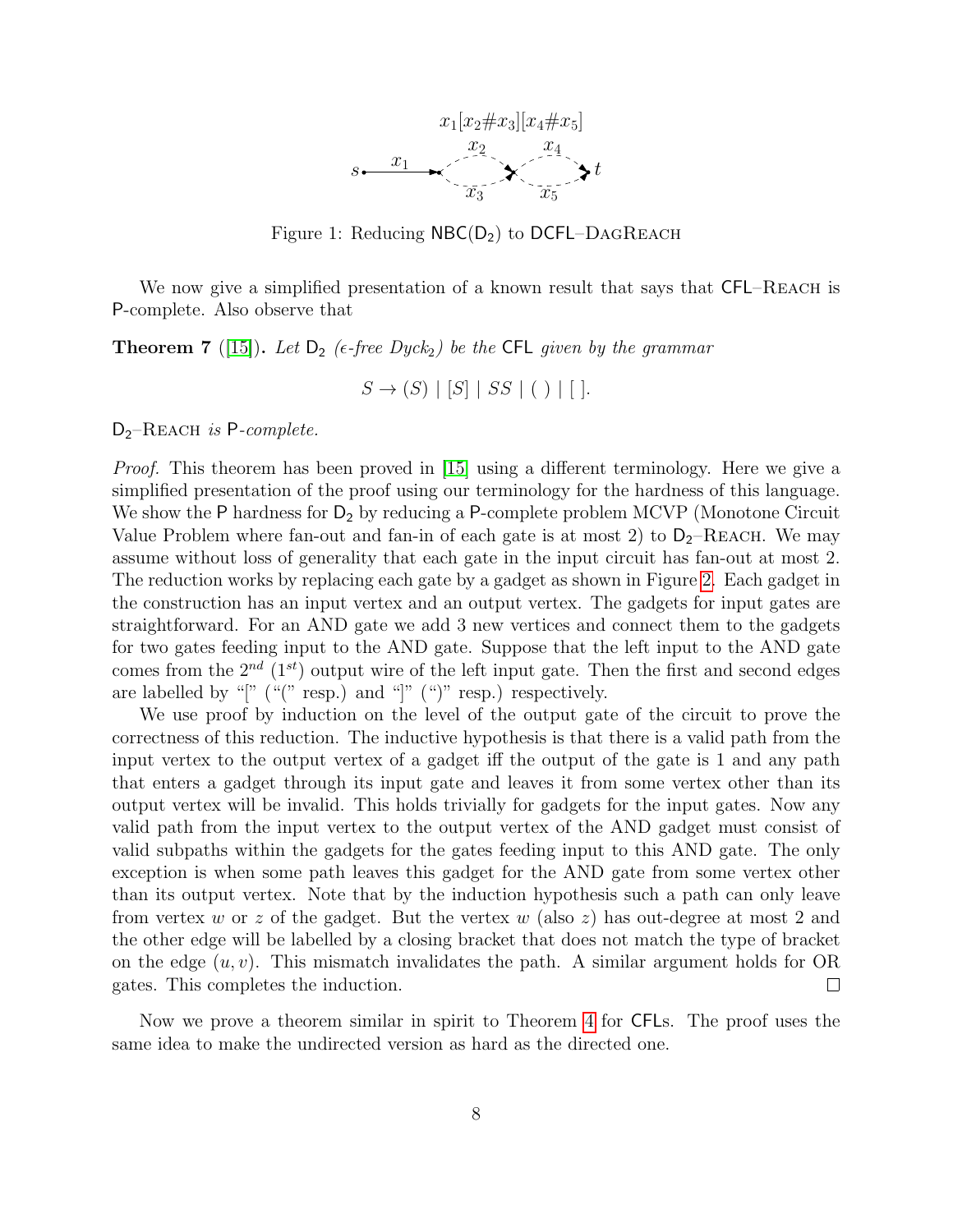

<span id="page-8-1"></span>Figure 2: Reducing MCVP to  $D_2$ -REACH

**Theorem 8.** Let  $DD_2$  be the CFL given by the grammar

 $S \rightarrow (aSb) \mid [cSd] \mid SS \mid (a b) \mid [c d].$ 

 $DD_2$ –UREACH is P-complete.

*Proof.* CFL–UREACH is in P by [\[15\]](#page-13-1). We prove hardness by reducing from  $D_2$ –REACH. The reduction works by replacing each edge of the  $D_2$ –REACH instance by an undirected path of length two. If for two vertices  $a, b$ , the directed edge from a to b is labelled "(" (respectively ")","[" and "]") then replace it by an undirected path of length two with yield "(a" (respectively "b)", "[c" and "d]") when read from vertex a to vertex b. The correctness of the reduction is easy to see.  $\Box$ 

We state the following proposition, which follows from Theorem [9.](#page-10-0)

<span id="page-8-0"></span>Proposition 3. CSL–TREEREACH and CSL–DAGREACH are PSPACE-complete.

### 4 Complexity Class restricted Reachability

Now we consider the complexity of L–REACH and its variants when L is chosen from complexity classes. Barrett et. al. [\[2\]](#page-12-8) has shown that even for languages in L, the languages L–REACH and L–UREACH are undecidable. But note that for any decidable L, the language  $L$ –DagReach is decidable. So we restrict our study only to  $L$ –DagReach in this section.

We have seen that moving up in the Chomsky hierarchy increases the complexity of reachability. It is natural to ask whether such an observation also holds with respect to the complexity classes, i.e., increasing the complexity of L increases the complexity of L–DagReach. More concretely, does  $A \leq_m^L B$  imply A–DAGREACH  $\leq_m^L B$ –DAGREACH. The following theorem (which we restate from the introduction) shows that this is very unlikely.

**Theorem [2:](#page-2-0)** There is an  $A \in TC^0$  for which A–DAGREACH is NP-complete.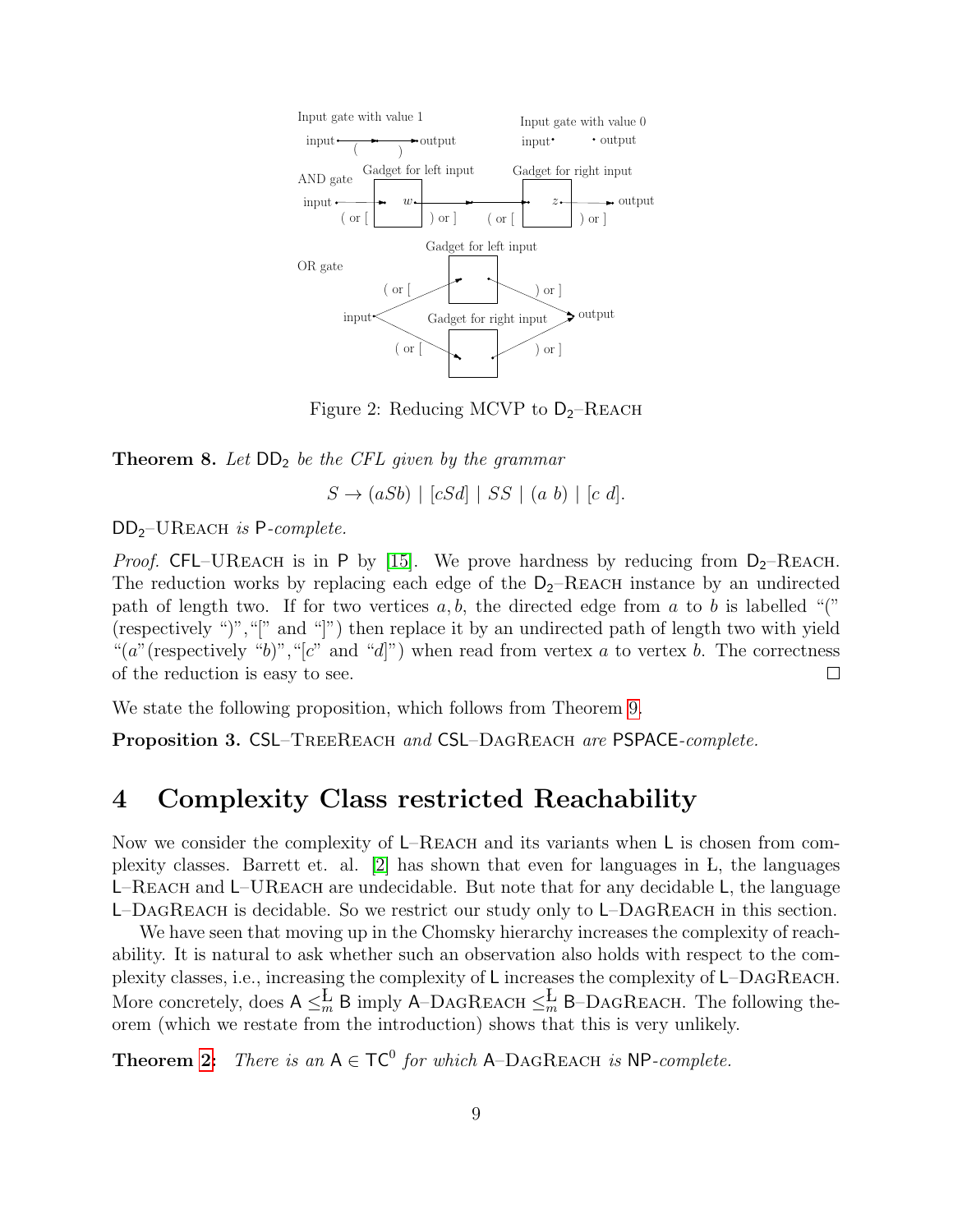*Proof.* The language A can be thought of as an encoding of vertex cover. Each string  $w$ in A consists of 3 parts, say  $w_1, w_2$  and  $w_3$ .  $w_1$  is a string of the form  $1^k0^{n-k}$  and encodes k, the size of vertex cover, in unary.  $w_2$  consists  $\binom{n}{2}$  $n_2$ ) bits which is the adjacency matrix representation of the input graph.  $w_3$  consists n bits which encodes the vertex cover by the characteristic vector. The strings  $w_1, w_2$  and  $w_3$  are separated by a # and each of the n bits in  $w_3$  is separated by a  $\#$ .

Let  $n_1(x)$  be the number of 1's in the string x. A string w is in the language A iff the following conditions hold.

- 1. The size of the vertex cover must be at most the size given in the first part of  $w$ . ie.,  $n_1(w_3) \leq n_1(w_1)$ , and
- 2. If the edge  $\{i, j\}$  is present in the graph, then either the  $i^{th}$  or the  $j^{th}$  vertex must be present in the vertex cover.

i.e., 
$$
(w_2(i,j) = 1) \implies ((w_3(i) = 1) \vee (w_3(j) = 1)).
$$

Any string  $w \in A$  can be expressed as

$$
(\forall_{i,j}(w_2(i,j) = 1) \implies (w_3(i) = 1 \lor w_3(j) = 1)) \land \exists k \le n, ((n_1(w_1) = k) \land (n_1(w_3) \le k))
$$

An AC<sup>0</sup> circuit is enough to check the conditions  $(\forall_{i,j}(w_2(i,j) = 1) \implies (w_3(i) =$  $1 \vee w_3(j) = 1$ ) and  $\exists k \leq n, (n_1(w_1) = k)$  but a  $TC^0$  circuit is necessary to check whether  $n_1(w_3) \leq k$ .

A sketch of the structure of the circuit is given in Fig [3.](#page-9-0)



<span id="page-9-0"></span>Figure 3: Circuit for A

To show NP-hardness, we reduce VERTEX–COVER to A–DagReach.

The language A–DAGREACH is in NP as the non-deterministic Turing machine guesses the path and verifies whether the yield of the path is in A.

The reduction is given in Fig [4.](#page-10-3) The DAG contains three parts. The first part, path from s to  $t_1$  encodes the size of the vertex cover and the second part, from  $t_1$  to  $t_2$  encodes the graph while the third part, from  $t_2$  to t represents the actual vertex cover.

For every  $w \in A$  we construct a valid path in DAG as follows. Take the edges labelled by 1, corresponding to the  $1's$  in the third part of w (it is same as the vertices in the vertex cover). For the remaining vertices, the edges labelled 0 will be taken in the path.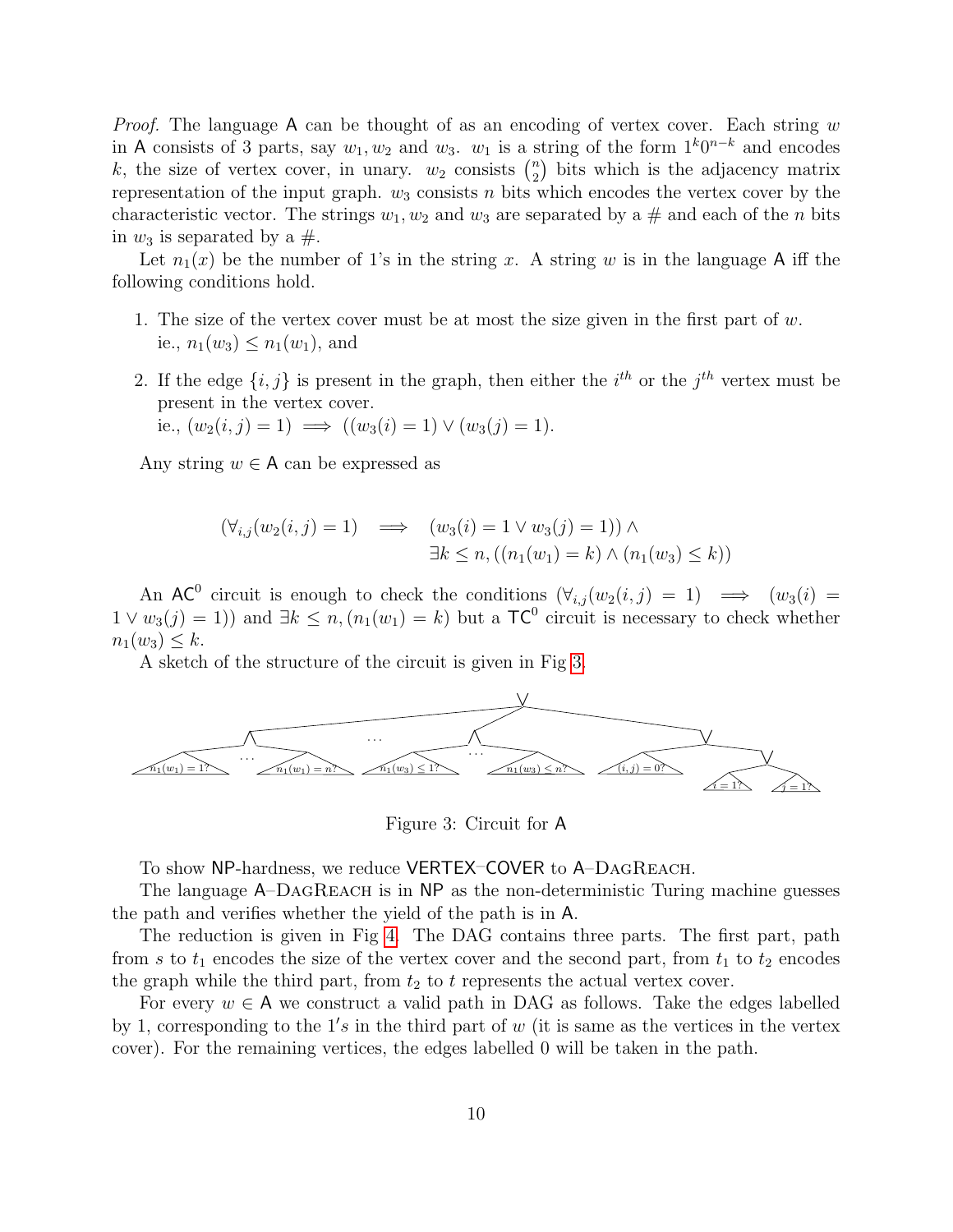

<span id="page-10-3"></span>Figure 4: Reducing VERTEX COVER to A–DagReach

Every valid path in the DAG corresponds to a vertex cover in  $G$ . Let  $w$  be the yield of the path and let  $w_3$  be its third part. Then include i in the vertex cover iff the  $(2i - 1)$ <sup>th</sup> symbol of  $w_3$  is 1. symbol of  $w_3$  is 1.

We are now going to see how the above result can be used for translating separations of complexity classes upwards (Theorem [10\)](#page-10-1). For any complexity class C, we consider the class of languages defined as  $\text{DAGREACH}^{-1}(\text{C}) = \{\text{L : L-DAGREACH} \in \text{C}\}\$ . We have the following theorems for natural choices of C. Note that for any class C, we have  $\text{DAGREACH}^{-1}(\mathsf{C}) \subseteq \mathsf{C}$ .

<span id="page-10-0"></span>Theorem 9. DAGREACH<sup>-1</sup>(PSPACE) = PSPACE and DAGREACH<sup>-1</sup>(NP) = NP.

*Proof.* Let  $L \in PSPACE$ , then given an instance of L–DAGREACH we enumerate all paths from  $s$  to  $t$  and run the PSPACE algorithm for  $L$  on the yield. This is a PSPACE algorithm for L–DAGREACH. Similarly if  $L \in NP$ , then a path from s to t along with the certificate for the yield on that path is a poly-time verifiable certificate for the  $L$ –DAGREACH problem.  $\Box$ 

<span id="page-10-1"></span>Theorem 10.  $P \neq \text{DAGREACH}^{-1}(P) \iff P \neq NP$ .

Proof. Suppose  $P \neq DAGREACH^{-1}(P)$  and let  $L \in P\DAGREACH^{-1}(P)$ . Now L-DAGREACH is in NP by Theorem [9.](#page-10-0) By the choice of L we also have L–DagReach is not in P.

For the other direction: suppose  $\text{DAGREACH}^{-1}(P) = P$ . We know that there is a language  $L \in P$  for which L–DAGREACH is NP-complete. Hence,  $P = NP$ .  $\Box$ 

Theorem [10](#page-10-1) shows that separating  $DAGREACH^{-1}(P)$  from P would separate P from NP. This gives us an upward translation of lower bounds on complexity classes provided we can prove that  $DAGREACH^{-1}(P)$  is contained in some subclass of P. The interesting question is whether we can identify some "natural" complexity class containing  $\text{DAGREACH}^{-1}(\mathsf{P})$ .

By using similar arguments, we also have

<span id="page-10-2"></span>Theorem 11. DAGREACH<sup>-1</sup>(NL)  $\neq$  NL  $\iff$  NP  $\neq$  NL.

However DAGREACH<sup>-1</sup>(NL) contains NL-complete languages (See Theorem [5\)](#page-6-0). So proving that  $DAGREACH^{-1}(NL)$  is separate from NL could be very hard.

The following theorem can be viewed as an evidence that  $DAGREACH^{-1}(P)$  could be separate from P. A language L is syntactic read-once logspace (this notion was considered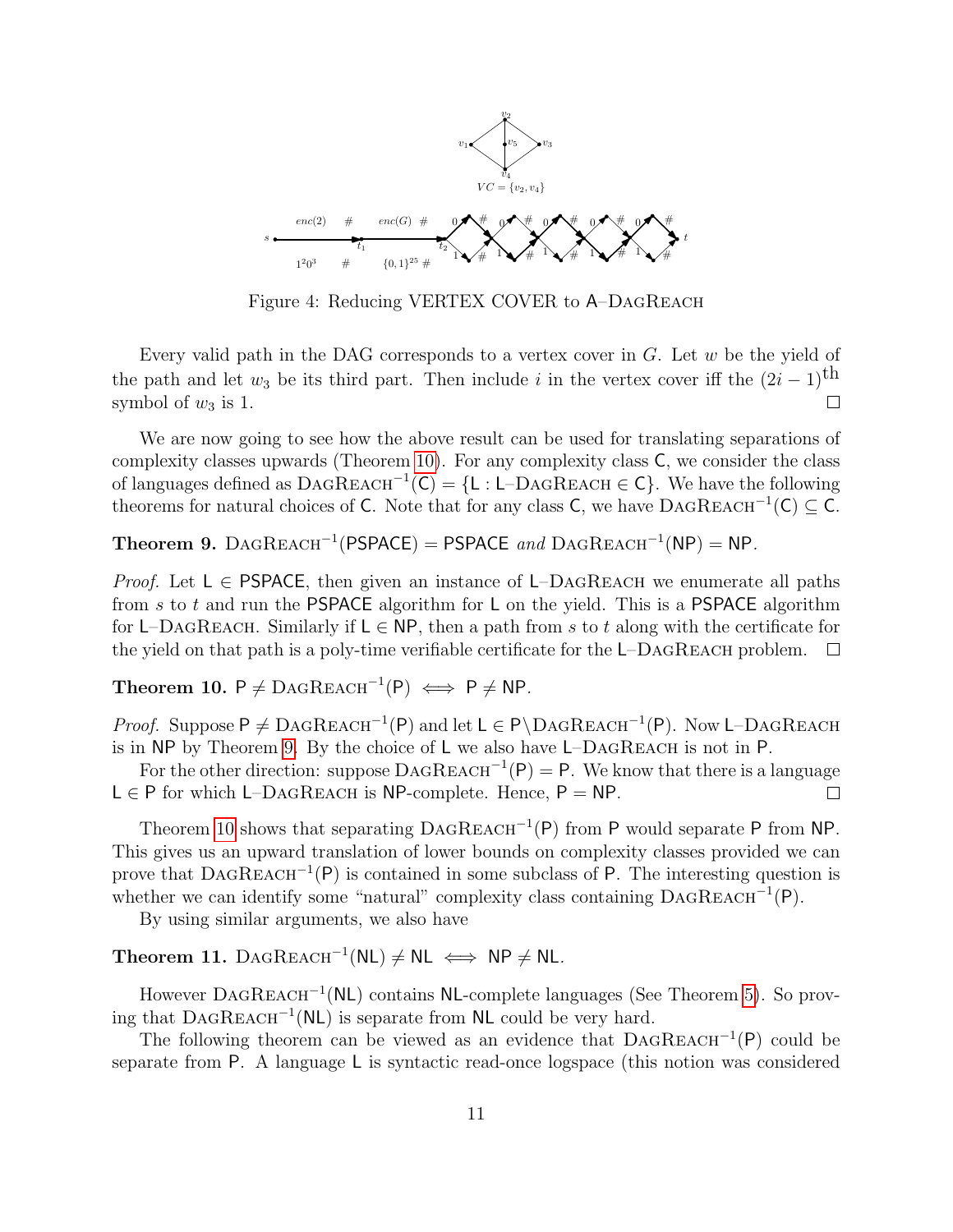by Hartmanis et. al. in  $[6]$ ) reducible to another language L' iff there is a logspace reduction from  $\mathsf{L}$  to  $\mathsf{L}'$  and in the configuration graph for this reduction all paths from the start configuration to the accepting configuration reads each input variable at most once. It shows that if we restrict our attention to syntactic read-once logspace reductions, then L–DagReach for a P-complete problem L is NP-complete. Note that many natural P-complete problems such as CVP (Circuit Value Problem) remains P-complete even under syntactic read-once logspace reductions.

**Theorem [3:](#page-3-2)** If L is P-complete under syntactic read-once logspace reductions, then L-DAGREACH is NP-complete.

*Proof.* Let  $V \in NP$  via a poly-time verifier N. Let W be the witness language for V. i.e.,  $\mathsf{W} = \{(x, w) : N(x, w) = 1 \text{ and } |w| = |x|^k \text{ for some } k\}.$  Since L is P-complete W is read-once logspace reducible to L via M. We reduce V to L–DAGREACH. Let x be our input. Take the configuration graph G of M on length  $|x| + |x|^k$  inputs (after fixing the value of x) and label each edge by the symbol output by the machine  $M$  in that step. This graph  $H$  is considered as an input to the language L–DAGREACH. First we prove that  $H \in L$ –DAGREACH implies that  $x \in V$ . Consider a path from s to t in H labelled by a string in L. This path corresponds to a witness string for x. Therefore there exists a string w for which  $(x, w)$  in W which implies  $x \in V$ . For the other direction let  $x \in V$ . Therefore there exists a string w such that  $(x, w) \in W$ . Now take the path in G that corresponds to this w. The yield of this path is a member of the language L since M outputs this yield when given  $(x, w)$  as input. member of the language L since M outputs this yield when given  $(x, w)$  as input.

### 5 Discussion and Open Problems

The main result of our work is the observation that if we can prove that the class  $DAGREACH^{-1}(P)$ is contained in some complexity class that is a subclass of P, then we can translate separation of complexity classes upwards. We propose the following open problem.

**Open Problem 1:** Prove that  $\text{DAGREACH}^{-1}(P) \subseteq NC$ .

It would be interesting to study the behavior of  $DAGREACH^{-1}(.)$  operator on complexity classes below  $NL$ . AC<sup>0</sup> is the class of all languages computable by poly-size, constant depth uniform Boolean circuits. Can we say anything about the set of languages DAGREACH<sup>-1</sup>( $AC^0$ )? The only languages L for which we know that L–DAGREACH is in  $AC^0$ are finite languages. Recall that DAGREACH is NL-complete and we know that  $NL \ne AC^0$ . Therefore, for any language  $\mathsf L$  such that  $\mathsf L-\mathsf D\mathrm A\mathrm G\mathrm R\mathrm E\mathrm A\mathrm C\mathrm H$  is in  $\mathsf{AC}^0$ , the  $\mathsf L-\mathsf D\mathrm A\mathrm G\mathrm R\mathrm E\mathrm A\mathrm C\mathrm H$  problem is strictly easier than DAGREACH. This leads us to our second open problem.

**Open Problem 2:** Prove that if  $L$ –DAGREACH  $\in AC^0$  then L is finite.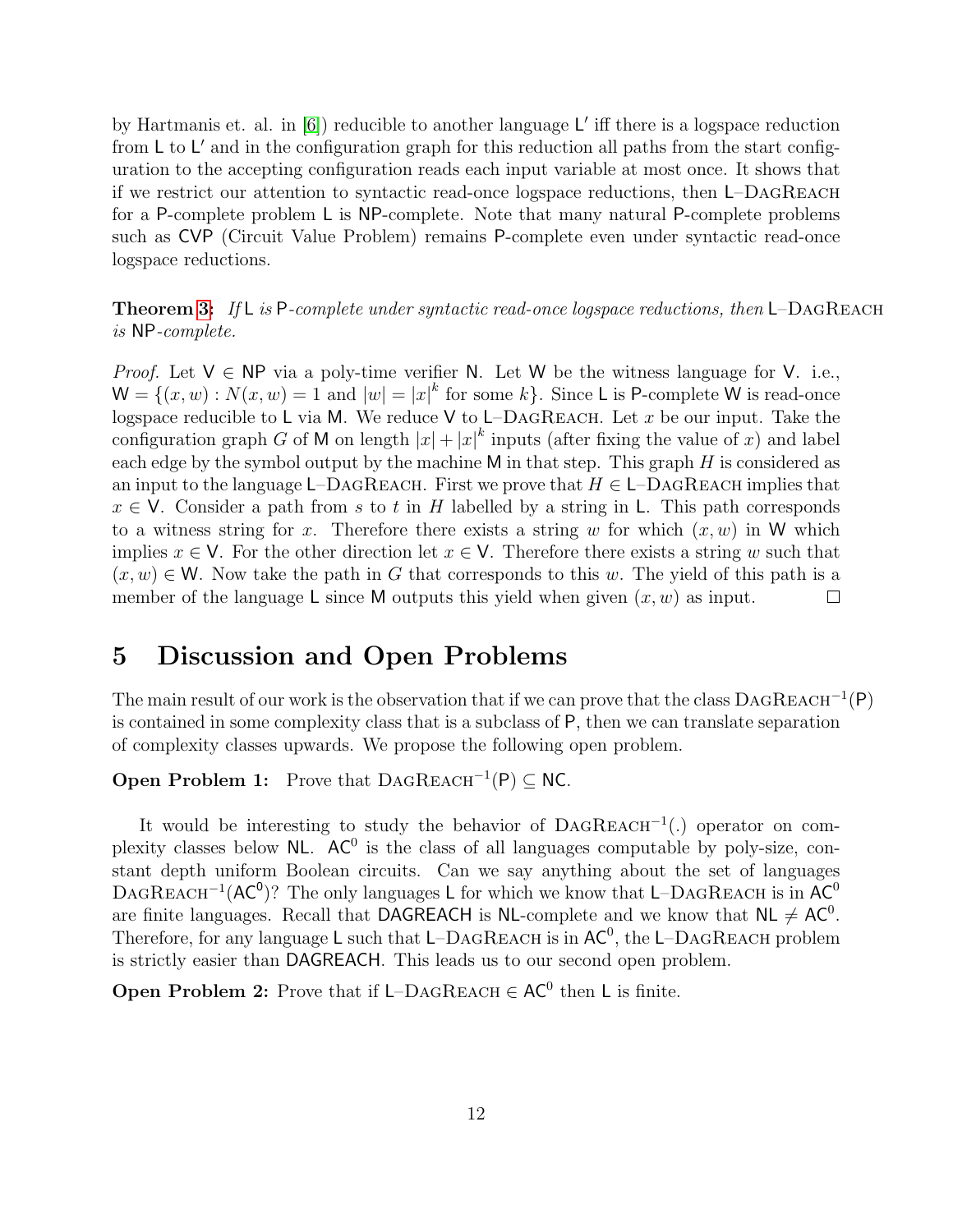## References

- <span id="page-12-9"></span>[1] Arora, S., Barak, B.: Computational Complexity: A Modern Approach, Cambridge University Press, 2009, ISBN 9780521424264.
- <span id="page-12-8"></span>[2] Barrett, C. L., Jacob, R., Marathe, M. V.: Formal-Language-Constrained Path Problems, SIAM Journal of Computing, 30(3), 2000, 809–837.
- <span id="page-12-2"></span>[3] Barrington, D. A. M.: Bounded-Width Polynomial-Size Branching Programs Recognize Exactly Those Languages in NC<sup>1</sup>, Journal of Computer and System Sciences,  $38(1)$ , 1989, 150–164.
- <span id="page-12-4"></span>[4] Barrington, D. A. M., Lu, C.-J., Miltersen, P. B., Skyum, S.: Searching constant width mazes captures the  $AC^0$  hierarchy, In Proceedings of the 15th Annual Symposium on Theoretical Aspects of Computer Science, Springer-Verlag, 1998.
- <span id="page-12-3"></span>[5] Hansen, K. A.: Constant Width Planar Computation Characterizes ACC<sup>0</sup>, Proceedings of the 21st Annual Symposium on Theoretical Aspects of Computer Science, 2004.
- <span id="page-12-13"></span>[6] Hartmanis, J., Immerman, N., Mahaney, S. R.: One-Way Log-Tape Reductions, Proceedings of 19th Annual Symposium on Foundations of Computer Science, 1978.
- <span id="page-12-10"></span>[7] Hopcroft, J. E., Motwani, R., Ullman, J. D.: Introduction to automata theory, languages, and computation - international edition (2. ed), Addison-Wesley, 2003, ISBN 978-0- 321-21029-6.
- <span id="page-12-7"></span>[8] Horwitz, S., Reps, T. W., Binkley, D.: Interprocedural Slicing Using Dependence Graphs, ACM Transactions on Programming Languages and Systems,  $12(1)$ , 1990, 26–60.
- <span id="page-12-0"></span>[9] Komarath, B., Sarma, J., Sunil, K. S.: On the Complexity of L-reachability, Descriptional Complexity of Formal Systems - 16th International Workshop, DCFS 2014, Turku, Finland, August 5-8, 2014. Proceedings, 2014.
- <span id="page-12-1"></span>[10] Reingold, O.: Undirected connectivity in log-space, *Journal of the ACM*, **55**(4), 2008.
- <span id="page-12-5"></span>[11] Reps, T. W.: On the Sequential Nature of Interprocedural Program-Analysis Problems, Acta Informatica, 33(8), 1996, 739–757.
- <span id="page-12-6"></span>[12] Reps, T. W.: Program analysis via graph reachability, *Information & Software Tech*nology,  $40(11-12)$ , 1998, 701–726.
- <span id="page-12-12"></span>[13] Sudborough, I. H.: A Note on Tape-Bounded Complexity Classes and Linear Context-Free languages, *Journal of the ACM*,  $22(4)$ , 1975, 499–500.
- <span id="page-12-11"></span>[14] Sudborough, I. H.: On the Tape Complexity of Deterministic Context-Free Languages, Journal of the ACM,  $25(3)$ , 1978, 405-414.